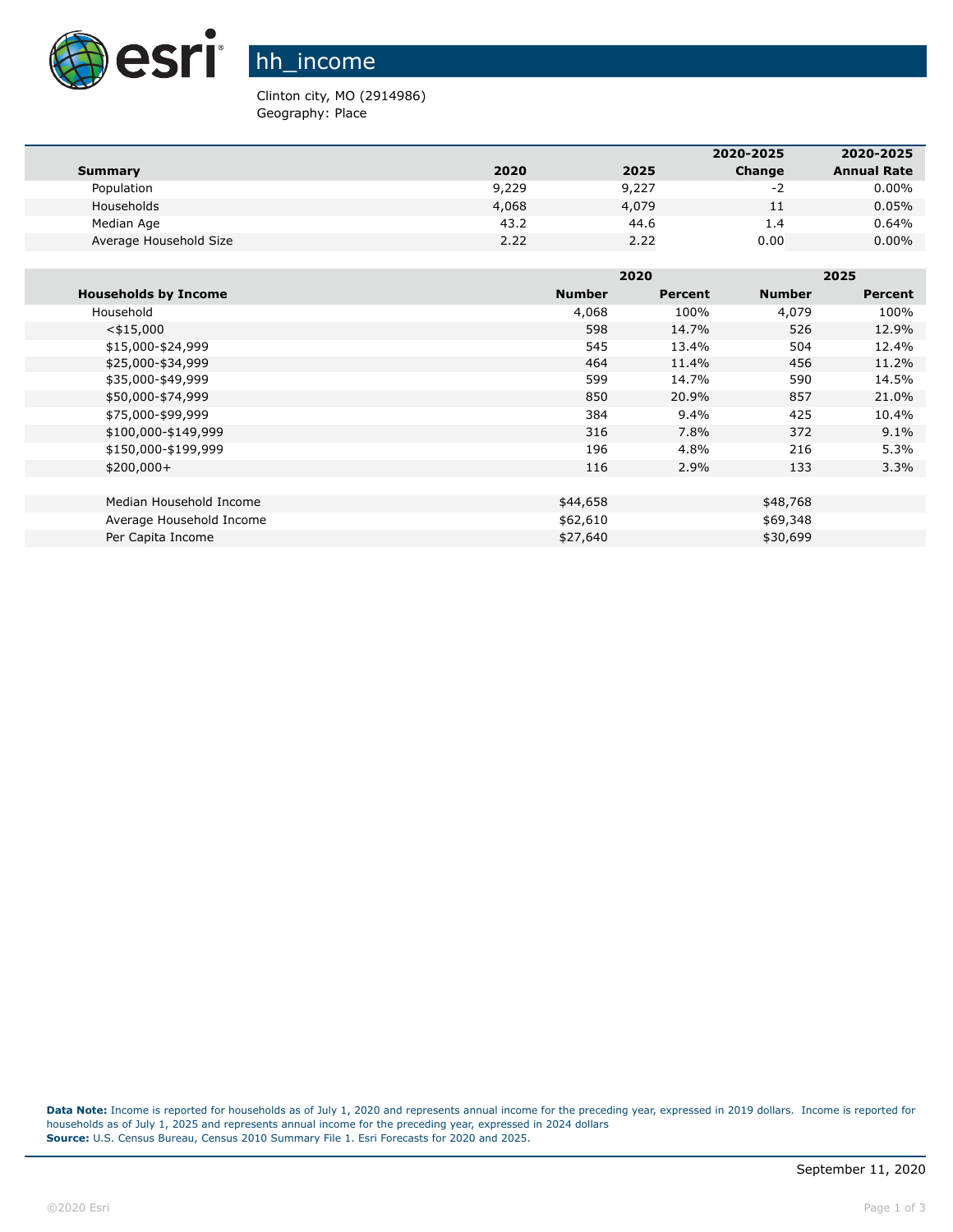

hh\_income

Clinton city, MO (2914986) Geography: Place

| 2020 Households by Income and Age of Householder |          |           |                             |           |           |          |          |
|--------------------------------------------------|----------|-----------|-----------------------------|-----------|-----------|----------|----------|
|                                                  | $25$     | $25 - 34$ | $35 - 44$                   | $45 - 54$ | $55 - 64$ | 65-74    | $75+$    |
| HH Income Base                                   | 179      | 569       | 564                         | 576       | 753       | 695      | 730      |
|                                                  |          |           |                             |           |           |          |          |
| $<$ \$15,000                                     | 41       | 71        | 66                          | 80        | 120       | 83       | 137      |
| \$15,000-\$24,999                                | 32       | 56        | 41                          | 61        | 83        | 96       | 175      |
| \$25,000-\$34,999                                | 31       | 54        | 60                          | 65        | 67        | 84       | 101      |
| \$35,000-\$49,999                                | 25       | 78        | 89                          | 84        | 97        | 124      | 103      |
| \$50,000-\$74,999                                | 25       | 150       | 139                         | 104       | 191       | 159      | 81       |
| \$75,000-\$99,999                                | 14       | 66        | 64                          | 60        | 79        | 64       | 38       |
| \$100,000-\$149,999                              | 5        | 51        | 60                          | 65        | 55        | 35       | 45       |
| \$150,000-\$199,999                              | 3        | 27        | 26                          | 37        | 37        | 35       | 31       |
| $$200,000+$                                      | 3        | 16        | 19                          | 20        | 24        | 15       | 19       |
|                                                  |          |           |                             |           |           |          |          |
| Median HH Income                                 | \$29,472 | \$52,702  | \$53,069                    | \$49,520  | \$50,745  | \$44,027 | \$29,483 |
| Average HH Income                                | \$43,907 | \$66,605  | \$69,476                    | \$70,078  | \$65,709  | \$60,015 | \$52,331 |
|                                                  |          |           | <b>Percent Distribution</b> |           |           |          |          |
|                                                  | $25$     | $25 - 34$ | $35 - 44$                   | $45 - 54$ | $55 - 64$ | 65-74    | $75+$    |
| <b>HH Income Base</b>                            | 100%     | 100%      | 100%                        | 100%      | 100%      | 100%     | 100%     |
|                                                  |          |           |                             |           |           |          |          |
| $<$ \$15,000                                     | 22.9%    | 12.5%     | 11.7%                       | 13.9%     | 15.9%     | 11.9%    | 18.8%    |
| \$15,000-\$24,999                                | 17.9%    | 9.8%      | 7.3%                        | 10.6%     | 11.0%     | 13.8%    | 24.0%    |
| \$25,000-\$34,999                                | 17.3%    | 9.5%      | 10.6%                       | 11.3%     | 8.9%      | 12.1%    | 13.8%    |
| \$35,000-\$49,999                                | 14.0%    | 13.7%     | 15.8%                       | 14.6%     | 12.9%     | 17.8%    | 14.1%    |
| \$50,000-\$74,999                                | 14.0%    | 26.4%     | 24.6%                       | 18.1%     | 25.4%     | 22.9%    | 11.1%    |
| \$75,000-\$99,999                                | 7.8%     | 11.6%     | 11.3%                       | 10.4%     | 10.5%     | 9.2%     | 5.2%     |
| \$100,000-\$149,999                              | 2.8%     | $9.0\%$   | 10.6%                       | 11.3%     | 7.3%      | 5.0%     | 6.2%     |
| \$150,000-\$199,999                              | 1.7%     | 4.7%      | 4.6%                        | 6.4%      | 4.9%      | 5.0%     | 4.2%     |
| \$200,000+                                       | 1.7%     | 2.8%      | 3.4%                        | 3.5%      | 3.2%      | 2.2%     | 2.6%     |

**Data Note:** Income is reported for households as of July 1, 2020 and represents annual income for the preceding year, expressed in 2019 dollars. Income is reported for households as of July 1, 2025 and represents annual income for the preceding year, expressed in 2024 dollars **Source:** U.S. Census Bureau, Census 2010 Summary File 1. Esri Forecasts for 2020 and 2025.